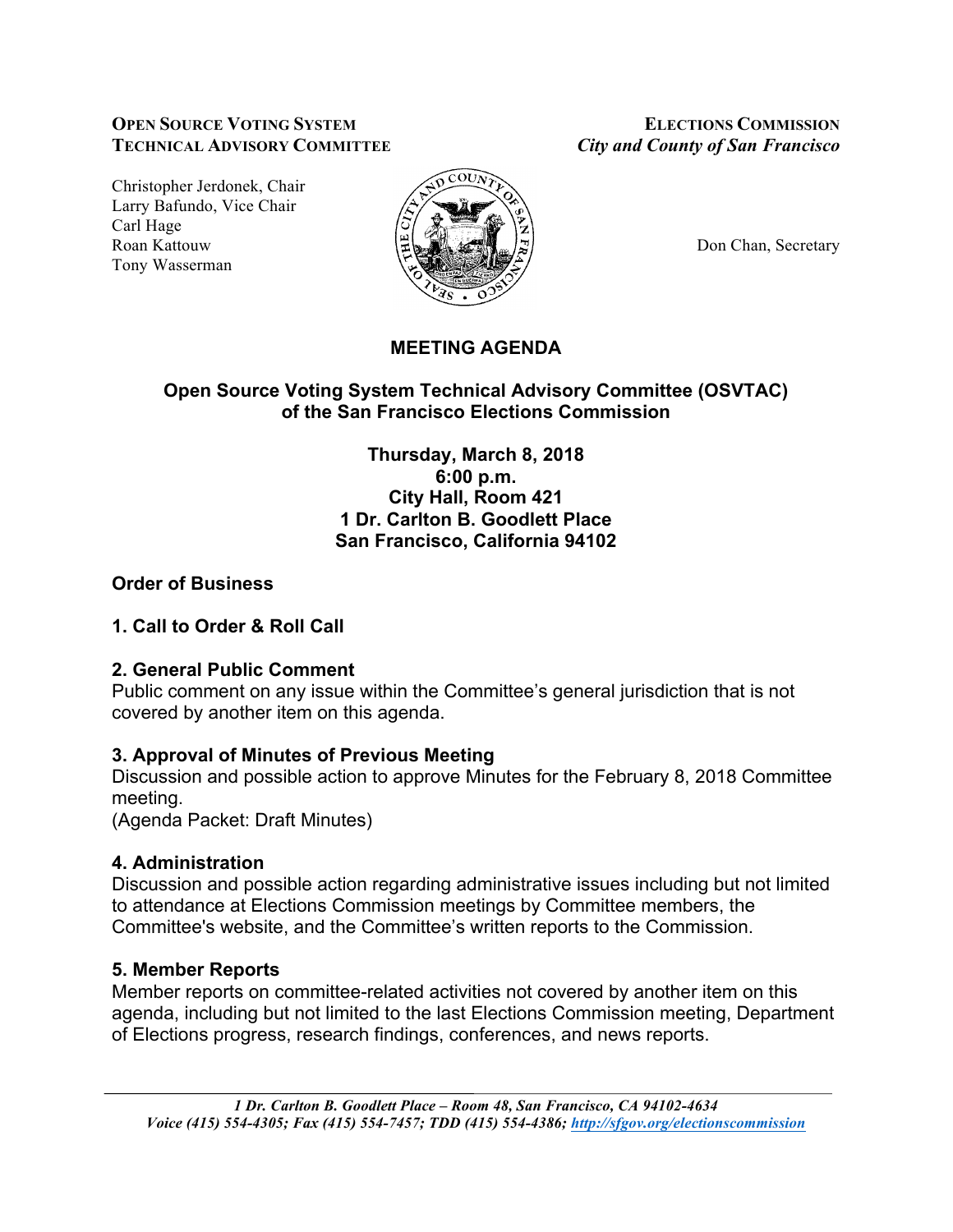#### **6. Project Background and Terminology**

Discussion and possible action regarding project background and terminology, including other voting system projects.

#### **7. Project Management and Procurement**

Discussion and possible action regarding project management and procurement, including topics like modular contracting, agile development in government, and incremental approaches to the project.

#### **8. Equipment Decisions and Implementation Plan**

Discussion and possible action regarding implementation plans for open-source voting, including timeline as well as decisions that need to be made regarding voting process and equipment.

#### **9. Committee Recommendations**

Discussion and possible action regarding Committee recommendations on the subjects of requirements, open source, software development processes, software architecture and design, hardware, intellectual property, and testing.

#### **10. Topics for future discussion**

Discussion and possible action regarding topics for future discussion.

#### **Adjournment**

There will be an opportunity for public comment on each agenda item.

Materials contained in the Commission packets for meetings are available for inspection and copying during regular office hours at the Department of Elections, City Hall Room 48. Materials are placed in the Elections Commission's Public Binder no later than 72 hours prior to meetings. Any materials distributed to members of the Elections Commission within 72 hours of the meeting or after the agenda packet has been delivered to the members are available for inspection at the Department of Elections, City Hall Room 48, in the Commission's Public Binder, during normal office hours.

**Cell phones, pagers and similar sound-producing electronic devices:** The ringing of and use of cell phones, pagers and similar sound-producing electronic devices are prohibited at this meeting. The Chair may order the removal from the meeting room of any person responsible for the ringing or use of a cell phone, pager, or other similar sound-producing electronic devices.

**Disability Access:** The meeting will be held in Room 421, City Hall, 1 Dr. Carlton B. Goodlett Place, San Francisco, CA. The meeting room is wheelchair accessible. The nearest accessible BART station is Civic Center (Market/Grove/Hyde Streets). Accessible MUNI Metro lines are the F, J, K, L, M, N, T (exit at Civic Center or Van Ness Stations). MUNI bus lines also serving the area are the 5, 5R, 6, 7, 7R, 7X, 9, 9R, 19, 21, 47, and 49. For more information about MUNI accessible services, call 311, call (415) 701-4485, or visit http://www.sfmuni.com. There is accessible curbside parking adjacent to City Hall on Grove Street and Van Ness Avenue and in the vicinity of the Veterans Building at 401 Van Ness Avenue adjacent to Davies Hall and the War Memorial Complex.

To obtain a disability-related modification or accommodation, including auxiliary aids or services, to participate in a meeting, please contact the Department of Elections at least 48 hours before the meeting, except for Monday meetings, for which the deadline is 4:00 p.m. the previous Friday. Late requests will